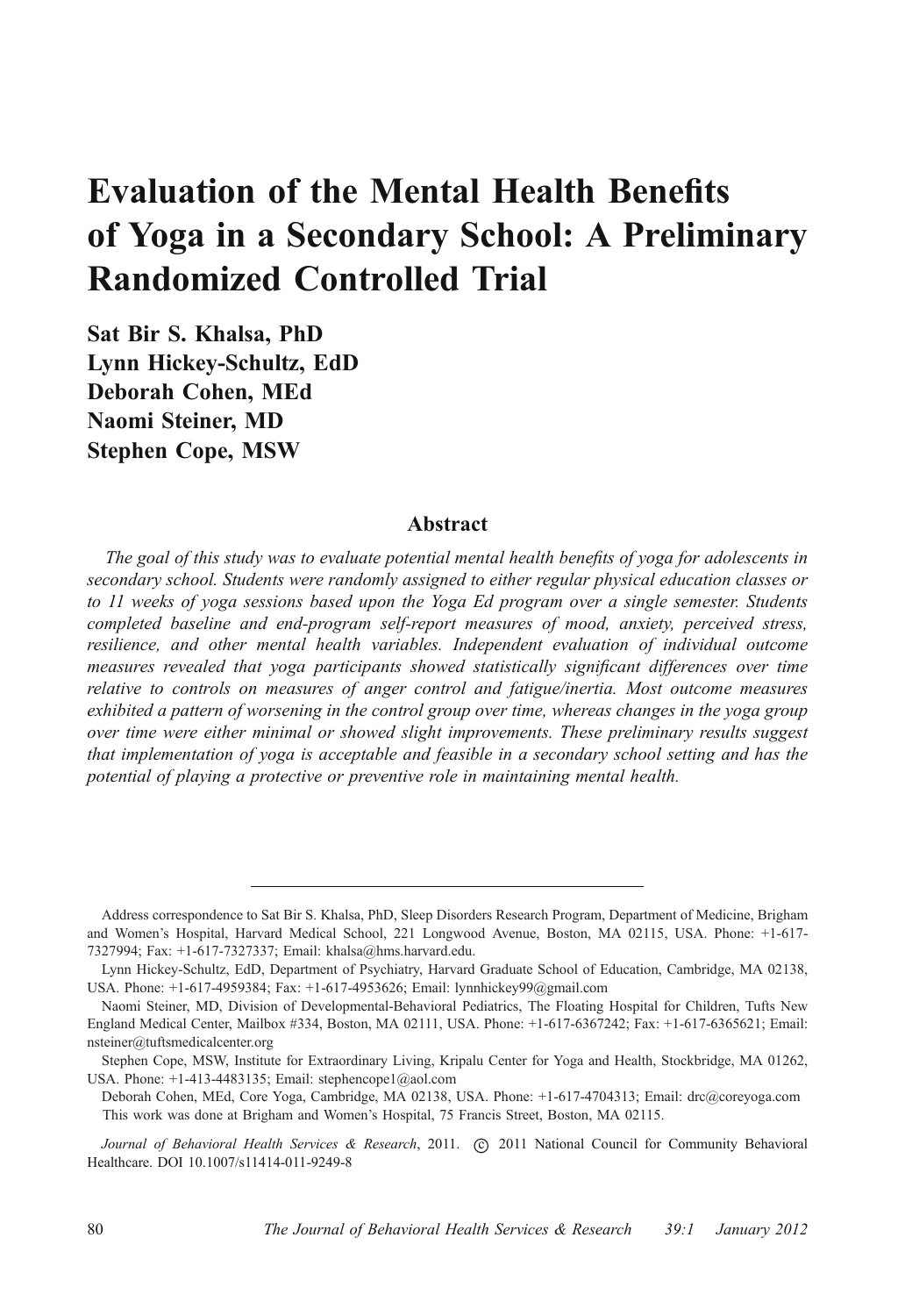# Introduction

Adolescents are confronted with a variety of life stressors from both school and home. Unmanaged stress is now believed to be a contributing and/or causal factor in the development of mental health and behavioral problems that are prevalent in adolescents, including anxiety, depression, and behavioral problems<sup>[1](#page-9-0)</sup>. A recent survey study indicated that 7.5% of adolescents meet the Diagnostic and Statistical Manual for Mental Disorders, Fourth Edition (DSM-IV) criteria for one or more mental health conditions. The authors concluded that life stressors were the most consistent predictive factor across disorders. Furthermore, personal resources such as mastery were consistently associated with enhanced resilience to the onset of mental health disorder episodes <sup>[2](#page-9-0)</sup>. Reinforcing the rationale for addressing adolescent mental health needs, it is estimated that one half of the adult population will experience at least one DSM-IV mental health disorder. The age of onset of most of these disorders, including the most seriously impairing conditions, occurs in childhood and adolescence<sup>[3](#page-9-0)</sup>. It has therefore been suggested that greater attention and effort should be devoted to interventions for the treatment of the mild and currently largely untreated child– adolescent disorders. This would address the significant adolescent mental health burden and also possibly prevent the high severity and prevalence of adult primary and comorbid mental health  $\frac{1}{3}$  $\frac{1}{3}$  $\frac{1}{3}$ .

Accordingly, there has been some development and evaluation of a variety of school-based stress management and wellness programs in the hope of providing adequate coping strategies, enhanced resilience, and self-efficacy  $4.5$ . Elements of these programs include cognitive restructuring, social skills, problem solving training, emotional self-control techniques, modeling, role play, and relaxation skills training <sup>[4,5](#page-9-0)</sup>. However, few programs have incorporated mind-body skills approaches such as yoga and meditation, which are known to be effective self-regulatory and stress management skills.

Yoga is a holistic system of multiple mind body practices for mental and physical health that include physical postures and exercises, breathing techniques, deep relaxation practices, cultivation of awareness/mindfulness, and meditation. Yoga and meditation techniques have been shown to reduce perceived stress  $6.7$  and improve mood  $\overline{8}$  $\overline{8}$  $\overline{8}$ . Research documenting the therapeutic benefits of yoga has grown steadily for the past three decades and now includes controlled clinical trials on a variety of mental health conditions such as depression and anxiety. A bibliometric analysis of published research studies on yoga as a therapeutic intervention has revealed almost 50 published studies up to 2003 evaluating yoga for mental health conditions, all of which reported some positive benefits<sup>[9](#page-9-0)</sup>. Furthermore, yoga has been recommended and used clinically for both children and adolescents  $10$ . Two recent systematic reviews of yoga research in pediatric populations concluded that there is credible preliminary evidence for the efficacy of yoga for a variety of mental and physical health outcomes  $11,12$ .

Yoga and meditation techniques seem ideally suited to prevent or alleviate the psychological issues encountered by secondary school adolescents. Components of yoga practice have been incorporated into stress management programs in schools, including relaxation techniques such as muscle relaxation and regulation of breathing <sup>[4,5](#page-9-0)</sup>. There is currently substantial interest in the development and application of meditation-based interventions in school settings for improvement of both mental health and performance  $13-16$  $13-16$  $13-16$ . There is some research support for meditationmediated improvements, and this literature has been increasing recently. For example, studies have shown improvements in: (1) test anxiety and field independence in elementary school students  $17$ ; (2) objective measures of stress including heart rate and blood pressure in prehypertensive African American adolescents  $18,19$ ; (3) work habits, cooperation, and academic performance in middle school students;  $^{20}$ ; and (4) restful alertness, emotional intelligence, and academic performance in middle school students  $2^{1}$ . There is also a preliminary report of benefits from a combined Tai Chi and mindfulness-based stress reduction program [22.](#page-10-0)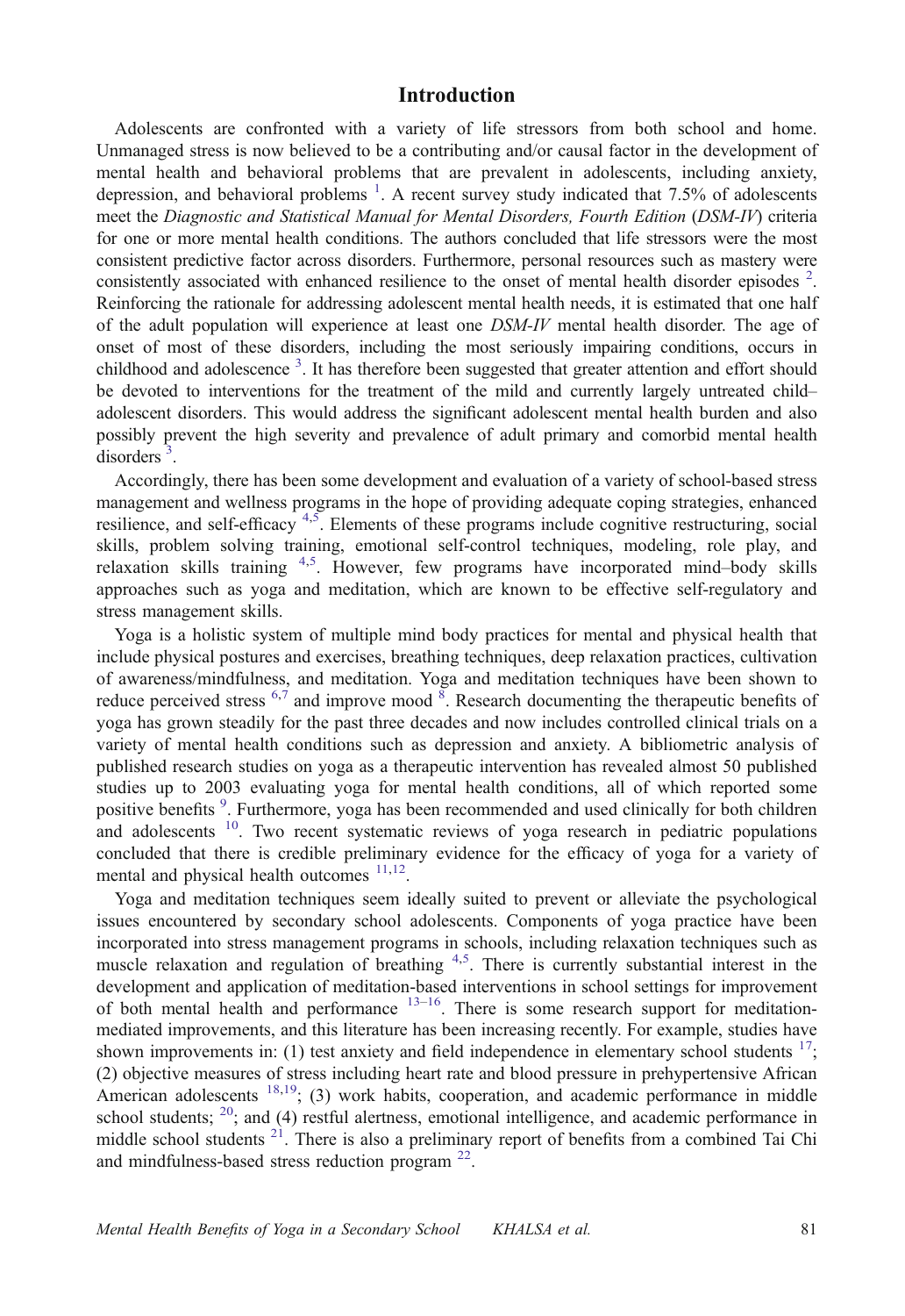Although it is likely that there is increasing implementation of yoga in school settings, <sup>[10](#page-9-0)</sup> there are few published research studies. Most of these have been single-group trials and in special populations or schools. All of them were conducted in elementary school children and only one of them examined yoga implementation within the regular school curriculum. A pair of early studies reported benefits of yoga on tension and concentration in children with educational problems in a specialty school  $^{23,24}$  $^{23,24}$  $^{23,24}$ . A 4-year German school study of a relaxation program incorporating yoga for fifth grade students with abnormal examination anxiety showed significant improvements in aggression, helplessness in school, static balance ability, physical complaints, and stress-coping abilities  $^{25}$  $^{25}$  $^{25}$ . A single-group study in four Israeli elementary schools of a 13-session, 4-month yoga intervention within the school curriculum reported improvements in children's concentration, mood, and ability to function under pressure as evaluated by the school teachers  $^{26}$ . A controlled study of an after-school yoga program in inner city elementary school students showed improvement in negative behaviors scores and well-being  $2^7$ . Finally, in a randomized controlled trial in four urban Baltimore elementary schools, a 12-week after-school yoga program was shown to have a positive impact on problematic responses to stress, including rumination, intrusive thoughts, and emotional arousal  $^{28}$ . The purpose of the present study was to employ a preliminary, exploratory evaluation to identify which psychological constructs may be useful to include in future studies to evaluate the psychological benefits of an in-curriculum yoga program in secondary school adolescents.

### **Methods**

#### Study population

Adolescents in 7 grade 11 and 12 classes in a Massachusetts rural secondary school were enrolled in the study through a passive consent, opt-out procedure. The school had a 90% white student body demographic and a 17% low-income population. All students and parents or guardians were informed that the students would be participating in a yoga study and could be assigned to either the active intervention or the control condition. There were no exclusion criteria. The research protocol was approved by the Institutional Review Board of Brigham and Women's Hospital. Participants were randomly assigned by class to a physical education-classes-as-usual group (no treatment control; three classes) or to a yoga group (active treatment; four classes).

#### Intervention

Participants in the yoga intervention attended two to three yoga sessions per week during the 11 week program during which either 23, 25, 31, or 32 sessions were held (depending upon the class). Yoga sessions were 30 min (three classes) or 40 min (one class) long and were held either two times (two classes) or three times (two classes) per week. (For the sake of clarity, a yoga instruction period will be referred to as a yoga "session", whereas a "class" refers to the grouping of students).

The yoga program was a modified version of the Yoga Ed program for secondary schools that is currently being implemented in a number of schools across the United States [\(http://www.yogaed.](http://www.yogaed.com) [com\)](http://www.yogaed.com). This secular program includes simple yoga postures, breathing exercises, visualization, and games with an emphasis on fun and relaxation and minimizing risk without unduly complex or physically athletic or demanding techniques. An important component of the program also includes development and training in the cognitive skills of mindfulness and self-awareness and a yogabased psychological and philosophical attitude. Each of the yoga instructors underwent a formal Yoga Ed training course had also both undergone a 200-h yoga teacher training program in the Kripalu yoga style.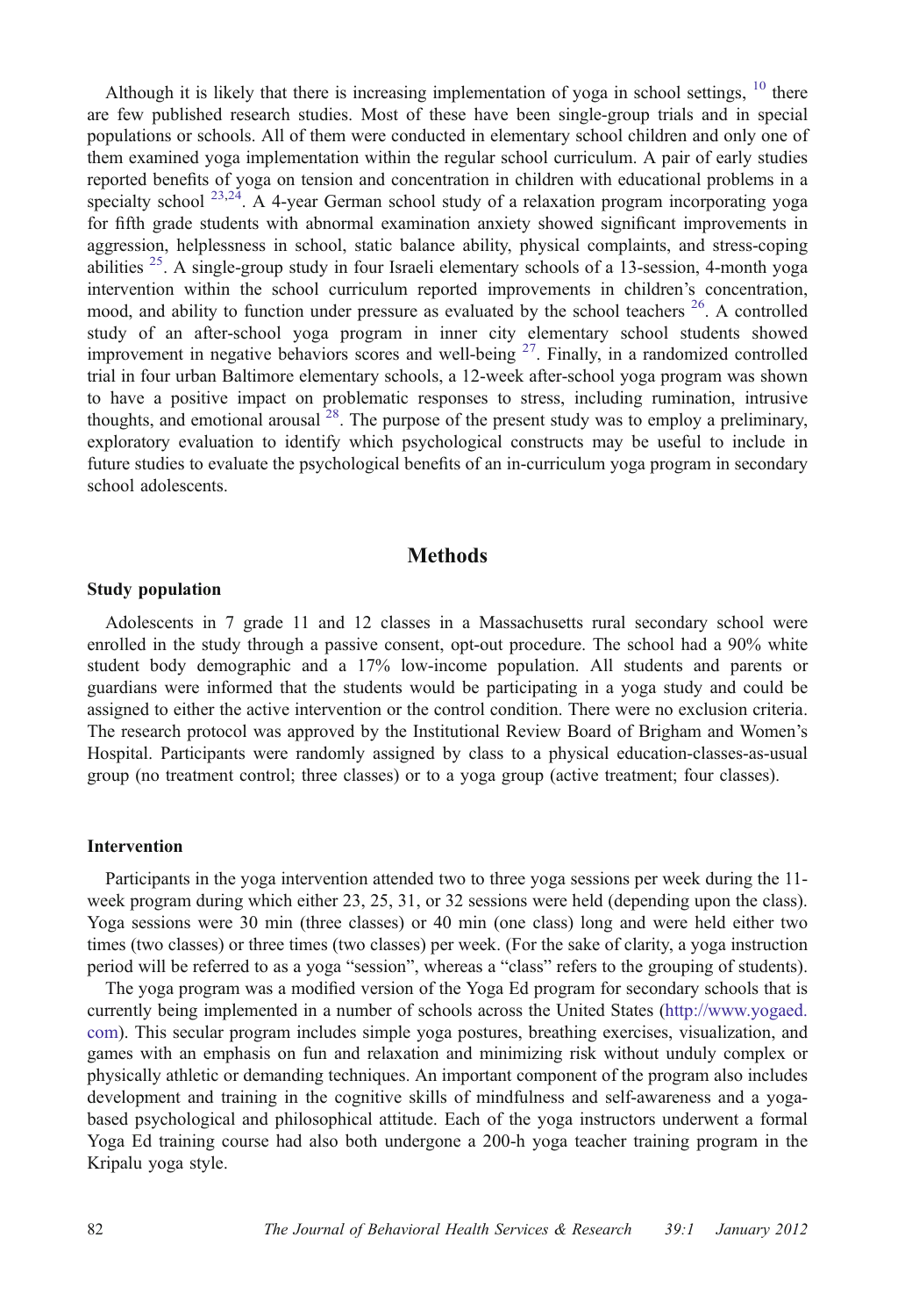Typical 30-min Yoga Ed sessions were structured to include a 5-min initial relaxation or "time in," a 5-min warm-up, 15 min of yoga poses, and a 5-min closing relaxation (times were extended for the 40-min sessions). Breathing techniques were incorporated during the initial relaxation and throughout the sessions. Each of the sessions had a theme or talking point that was discussed by the instructor during the session including the following: yoga philosophy and methodology (postures, breathing, relaxation, meditation, awareness), non-violence, mind–body interactions and awareness, body systems, stress management, emotional intelligence, self-talk and critical voice, contentment, discipline, decision making, values and principles, commitment, and acceptance.

#### **Measures**

Study staff administered a battery of self-report questionnaires to all classes in two sittings just prior to the start of the yoga program in mid-September, 2008, and again shortly after the end of the yoga program in mid-December. A few subjects  $(N=6)$  who missed the mid-December classadministered questionnaire sitting completed their questionnaires 3 weeks later. Yoga session attendance and spontaneous student comments, responses, and reactions to the yoga were recorded by the instructors.

The Self-Report of Personality (SRP) version of the Behavior Assessment Survey for Children Version 2 (BASC-2) for children aged 12 to 21 years provides insight into thoughts and feelings and includes validity scales for helping judge the quality of completed forms. It provides a global score, subscale scores, and composite subscale scores (see Table [1](#page-5-0)) calculated as T-scores which provide cutoff thresholds for at-risk and clinically significant scores. The SRP includes 179 items with either true/false questions or four-point Likert-type scale questions for which higher response options indicate greater frequency and takes about 30 min to complete. Extensive BASC-2 psychometric properties are reported in the manual and are, overall, considered strong  $29$ .

The Profile of Mood States short form (POMS-SF) is a shortened version of the POMS and provides a total mood disturbance score as well as subscale scores for six mood states (Table [1\)](#page-5-0)  $30$ . It consists of 30 mood-related adjectives that are rated on a five-point scale ranging from 0 (not at all) to 4 (extremely). The POMS-SF is a reliable and internally consistent self-report questionnaire that has been validated on adult and college student populations although not with adolescents.

The Resilience Scale  $(RS)^{31}$  $(RS)^{31}$  $(RS)^{31}$  measures the degree of individual resilience, commonly defined as a positive personality characteristic that moderates the negative effects of unmanaged stress and enhances individual adaptation. It is the capability of successfully coping with challenge, change, or misfortune. All 25 items in this scale are scored on a seven-point scale from  $1 =$ disagree to  $7 =$ agree. All items are worded positively and possible scores range from 25 to 175 with higher scores reflecting higher resilience. The scale has demonstrated internal consistency, reliability, and concurrent validity and has been recommended as the best instrument for measuring resilience in adolescents [32](#page-10-0).

The Perceived Stress Scale (PSS) is the most widely used psychological instrument for measuring the perception of stress  $33$ . It is a measure of the degree to which situations in one's life are appraised as stressful. Items were designed to tap how unpredictable, uncontrollable, and overloaded respondents find their lives. The scale also includes a number of direct queries about current levels of experienced stress. Respondents complete 10 items answering on a Likert scale from 0 (never) to 4 (very often) as to how often they felt a certain way over the past month. The PSS has adequate internal reliability although it has not been validated in adolescents.

The Inventory of Positive Psychological Attitudes-32R (IPPA) provides a total score and subscales that measure Self-confidence during Stress and Life Purpose and Satisfaction. This selfreport instrument includes 32 items answered on a seven-point Likert scale. It has been shown to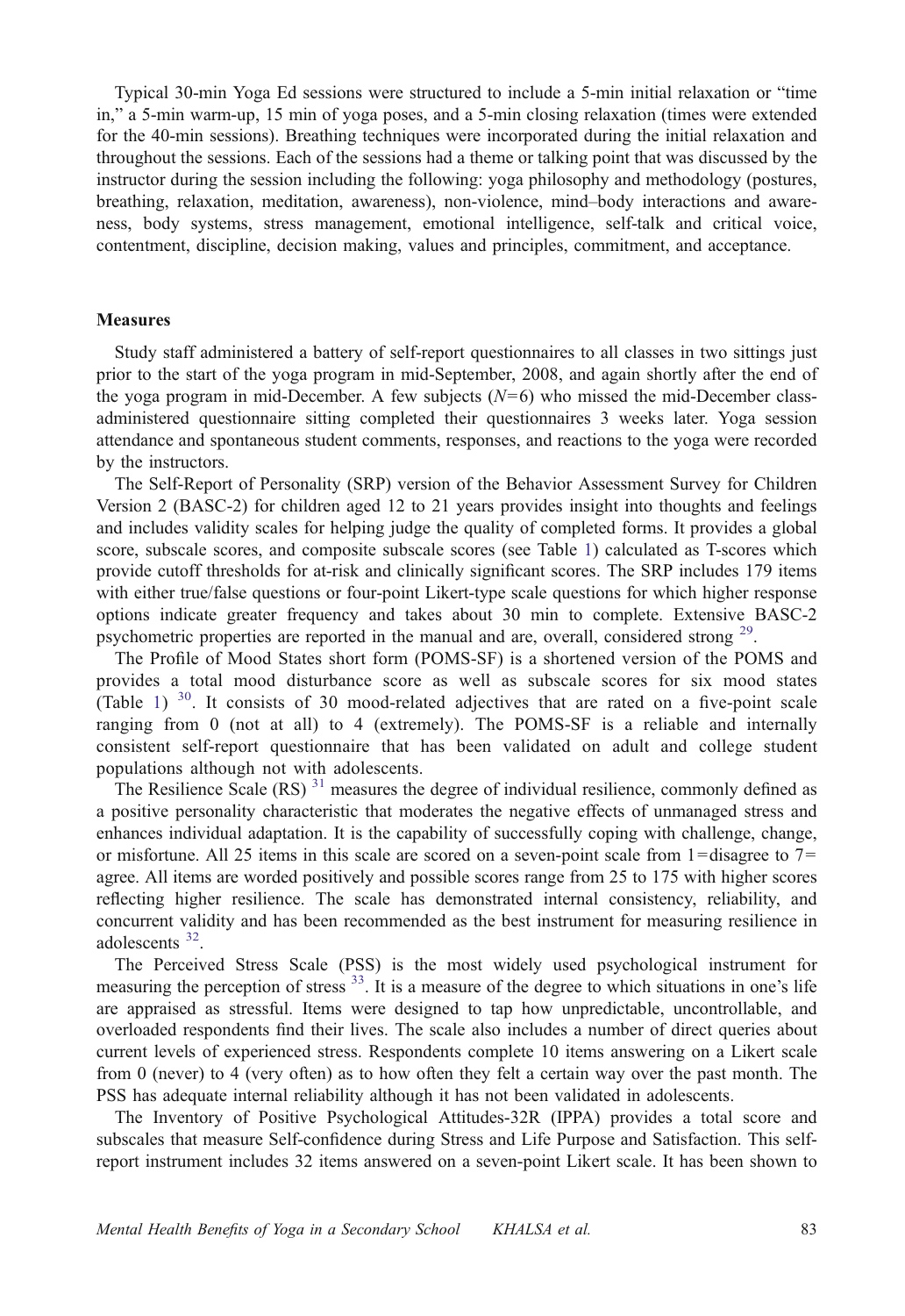possess adequate reliability and construct validity in adults but has not been validated in adolescents [34.](#page-10-0)

#### Data analysis

Subjects in separate classes were pooled together into yoga and control groups for analysis. To test whether there was an effect of class, ANOVAs were conducted on each outcome variable with the seven-category class variable as a predictor, and no effects of class were found. All global and subscale scores of the questionnaires were analyzed with a series of independent-sample  $t$  tests on the difference scores (posttest minus pretest) of the yoga and control groups. When significant differences were found between the yoga and control groups, separate one-sample t tests were performed on the difference scores for the two groups to examine the pattern of the within-group differences. Standardized effect sizes for each outcome measure were calculated as the difference between the mean changes of the yoga and control groups divided by the standard deviation. Secondary analyses included Pearson product–moment correlations to examine the effects of attendance on the outcomes as well as independent-sample  $t$  tests to test for gender differences. The statistical analyses were performed with SAS, v. 9.2 (SAS Institute, Inc.); the alpha level used to determine significance was  $p<0.05$  for all analyses.

## Results

Parents or guardians of 136 students received a consent letter. Of these, 11 students changed their class elective schedule options and four students/parents declined participation for religious reasons. The remaining 121 students (51 females, 70 males) age 15–19 years ( $M=16.8$  years, SD= 0.6) began participation in the study and were randomly assigned by classes: 74 students in four classes to the Yoga Ed group (34 females, 40 males,  $M=16.8$  year, SD=0.6), 47 students in three classes to the control group (17 females, 30 males,  $M=16.9$  year, SD=0.8). Of these 121 students, ten students dropped the physical education elective (two Yoga Ed, eight controls), one student (yoga) was suspended, and one additional student declined to participate in the yoga for religious reasons. Although outcome data are not available for these 12 students, their baseline data were compared with those of the students who remained in the study. Only one significant difference was found between the dropouts and the other participants on the pretest variables: the dropouts scored significantly higher on the PSS (20.6 vs. 17.3;  $t=-2.05$ ,  $p=.042$ ).

Of the 74 students in the yoga group, 73 took at least one yoga session. Yoga sessions for some of the classes were cancelled due to school events (e.g., student assembly, bomb scare, etc.) on six different days. Attendance was analyzed both in terms of number of sessions attended and the percentage of available sessions attended. The average number of sessions attended for all 73 students was 20.5 (SD=7.7), for the students with  $\sim$ 2 sessions per week was 18.0 (SD=5.1) and for the students with  $\sim$ 3 sessions per week was 23.7 (SD=9.2). The average number of missed sessions for all students was 7.4 (SD=6.0), and the percentage of available sessions attended was  $73.4\%$ (SD=0.2%). Yoga session attendance was just over 80% at the beginning of the yoga program and declined to just under 70% by the end. Although control group attendance was not taken, historically, the level of yoga attendance was similar to that of the physical education classes.

No significant baseline differences were detected between groups. Three variables showed statistically significant change from baseline to end-program in the yoga group compared with the control group (Fig. [1\)](#page-6-0). The amount of change in resilience as measured by the RS was significantly different between the yoga and control groups  $(p=0.014)$ . The yoga group had an insignificant increase in resilience from 131.5 (SD=15.4) to 133.6 (SD=16.0),  $(p=0.192)$ , whereas the control group significantly decreased from 131.2 (SD=18.5) to 126.5 (SD=21.9),  $(p=0.040)$ . There was a significant difference in change between the groups for the BASC-2 subscale of Anger Control  $(p=$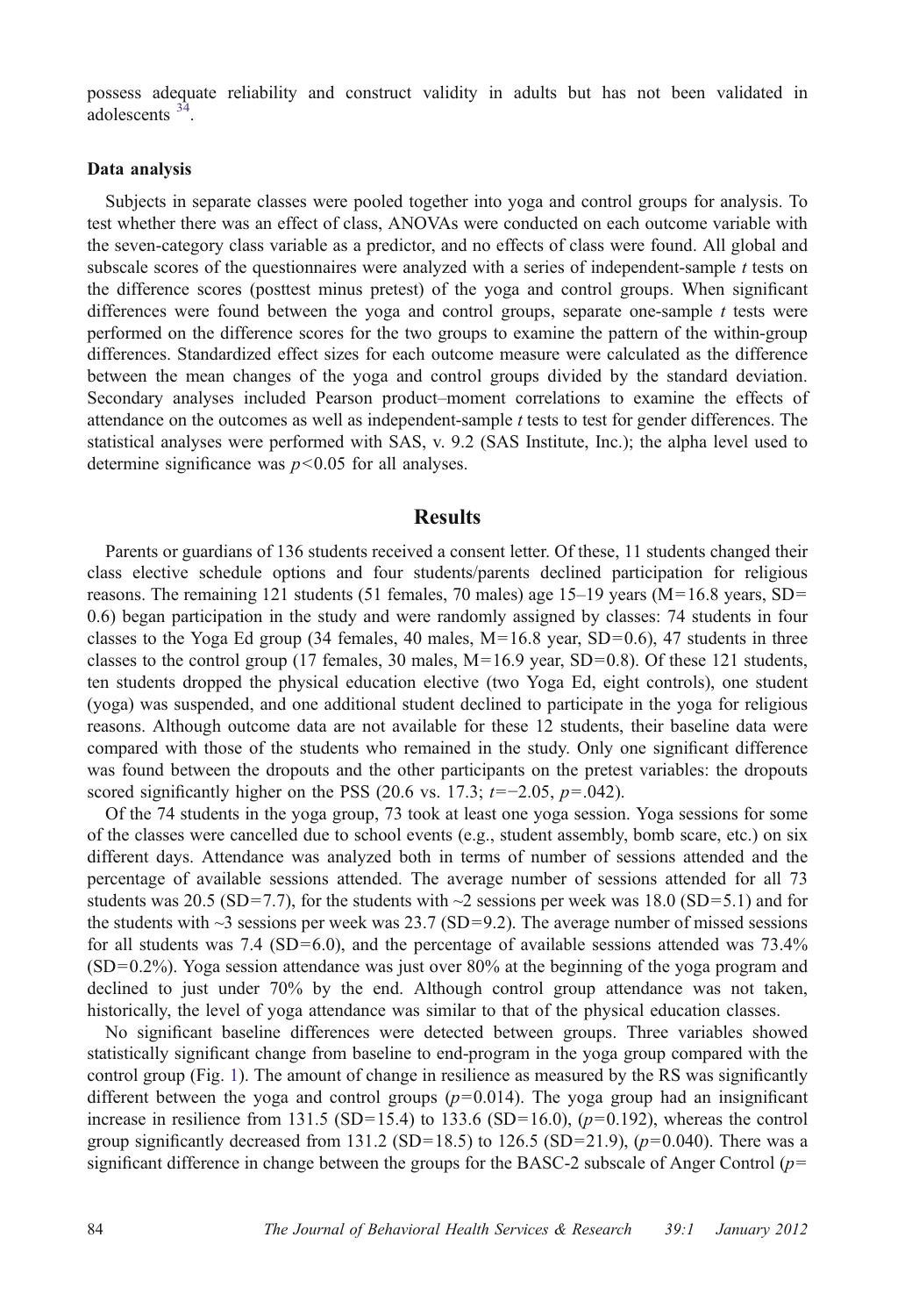| Table 1 |                                                                              |  |  |  |  |  |  |  |
|---------|------------------------------------------------------------------------------|--|--|--|--|--|--|--|
|         | Difference score means and t tests by intervention group for study variables |  |  |  |  |  |  |  |

<span id="page-5-0"></span>

|                                         | <b>Intervention group</b> |           |         |           |                     |           |
|-----------------------------------------|---------------------------|-----------|---------|-----------|---------------------|-----------|
|                                         | <b>Control</b>            |           | Yoga    |           | <b>Standardized</b> |           |
|                                         | Mean                      | <b>SD</b> | Mean    | <b>SD</b> | <b>Effect size</b>  | $p$ Value |
| BASC-2                                  |                           |           |         |           |                     |           |
| Emotional Symptoms Index $(-)$          | 1.10                      | (5.3)     | 0.11    | (5.2)     | $0.19^{a}$          | 0.39      |
| School Problems Composite $(-)$         | 0.50                      | (7.0)     | $-0.04$ | (4.7)     | $0.09^{\rm a}$      | 0.70      |
| Attitude to school $(-)$                | 2.53                      | (8.9)     | $-0.23$ | (6.3)     | $0.36^{\rm a}$      | 0.13      |
| Attitude to teachers $(-)$              | 1.23                      | (7.7)     | 0.66    | (5.1)     | 0.09 <sup>a</sup>   | 0.71      |
| Sensation seeking $(-)$                 | $-2.43$                   | (6.6)     | $-0.73$ | (6.6)     | $0.26^{b}$          | 0.24      |
| Internalizing Problems Composite $(-)$  | 0.97                      | (4.8)     | $-0.43$ | (5.3)     | 0.28 <sup>a</sup>   | 0.22      |
| Atypicality $(-)$                       | 0.67                      | (6.2)     | $-0.70$ | (5.6)     | $0.23^{\rm a}$      | 0.28      |
| Locus of control $(-)$                  | 1.00                      | (7.5)     | $-0.23$ | (6.2)     | $0.18^{a}$          | 0.40      |
| Social stress $(-)$                     | 1.03                      | (5.7)     | 0.17    | (5.3)     | $0.16^{\rm a}$      | 0.15      |
| Anxiety $(-)$                           | 0.97                      | (5.6)     | $-0.86$ | (5.8)     | $0.32^{\rm a}$      | 0.15      |
| Depression $(-)$                        | 0.33                      | (6.6)     | $-0.43$ | (6.1)     | $0.12^{\rm a}$      | 0.58      |
| Sense of inadequacy $(-)$               | 1.60                      | (6.8)     | 0.27    | (7.0)     | $0.19^{a}$          | 0.49      |
| Somatization $(-)$                      | $-1.50$                   | (5.5)     | $-0.44$ | (7.4)     | $0.16^{b}$          | 0.49      |
| Inattention/Hyperactivity Composite (-) | $-0.50$                   | (6.8)     | $-0.07$ | (6.0)     | $0.07^{\rm b}$      | 0.75      |
| Attention problems $(-)$                | $-0.10$                   | (7.7)     | $-0.14$ | (7.2)     | $0.06^{\rm a}$      | 0.98      |
| Hyperactivity $(-)$                     | $-0.77$                   | (7.3)     | $-0.03$ | (6.6)     | $0.11^{b}$          | 0.62      |
| Personal Adjustment Composite (+)       | $-0.69$                   | (6.5)     | $-0.97$ | (4.8)     | $0.05^{\rm b}$      | 0.83      |
| Relations with parents $(+)$            | $-0.41$                   | (6.0)     | $-1.04$ | (6.1)     | $0.11^{\rm b}$      | 0.64      |
| Interpersonal relations (+)             | $-1.80$                   | (6.9)     | $-0.16$ | (4.8)     | $0.28^{a}$          | 0.24      |
| Self-esteem $(+)$                       | 0.60                      | (6.6)     | $-0.01$ | (5.2)     | 0.10 <sup>b</sup>   | 0.62      |
| Self-reliance $(+)$                     | $-1.50$                   | (9.5)     | $-1.56$ | (6.0)     | 0.01 <sup>b</sup>   | 0.98      |
| Test anxiety $(-)$                      | $0.80\,$                  | (5.8)     | $-1.34$ | (7.1)     | $0.33^{a}$          | 0.15      |
| Anger control $(-)$                     | 1.69                      | (5.8)     | $-0.97$ | (5.2)     | $0.48^{\rm a}$      | $0.03*$   |
| Mania $(-)$                             | 0.97                      | (6.6)     | $-0.47$ | (6.8)     | $0.21^{\rm a}$      | 0.33      |
| Ego strength $(+)$                      | $-1.17$                   | (5.2)     | $-0.87$ | (5.5)     | $0.06^{\rm a}$      | 0.80      |
| Other Questionnaires                    |                           |           |         |           |                     |           |
| $PSS(-)$                                | $-0.19$                   | (7.2)     | $-0.60$ | (4.2)     | $0.07^{\rm a}$      | 0.77      |
| POMS Total Mood (-)                     | 1.27                      | (19.4)    | $-3.55$ | (15.1)    | $0.28^{a}$          | 0.17      |
| Tension/anxiety $(-)$                   | $-0.03$                   | (4.7)     | $-0.48$ | (3.8)     | $0.10^{\rm a}$      | 0.61      |
| Depression/dejection (-)                | 0.03                      | (5.7)     | $-0.59$ | (3.9)     | $0.13^{\rm a}$      | 0.57      |
| Anger/hostility $(-)$                   | $-0.18$                   | (4.6)     | $-1.00$ | (3.6)     | 0.20 <sup>a</sup>   | 0.33      |
| Fatigue $(-)$                           | 0.80                      | (4.9)     | $-1.42$ | (4.3)     | $0.48^{\rm a}$      | $0.02*$   |
| Confusion/bewilderment $(-)$            | 0.41                      | (4.0)     | 0.25    | (3.3)     | 0.05 <sup>a</sup>   | 0.82      |
| Vigor/activity $(+)$                    | $-0.24$                   | (3.9)     | 0.31    | (4.0)     | $0.14^{\rm a}$      | 0.51      |
| IPPA $(+)$                              | 0.00                      | (0.8)     | 0.07    | (0.5)     | $0.12^{\rm a}$      | 0.67      |
| Life satisfaction $(+)$                 | 0.06                      | (1.0)     | 0.03    | (0.6)     | $0.04^b$            | 0.86      |
| Self-confidence $(+)$                   | $-0.07$                   | (0.8)     | 0.11    | (0.6)     | 0.26 <sup>a</sup>   | 0.25      |
| $RS (+)$                                | $-4.69$                   | (12.8)    | 2.08    | (12.8)    | $0.53^{\rm a}$      | $0.01*$   |

Sample sizes for completers: BASC-2 (70 yoga, 30 controls), RS (66 yoga, 34 controls), POMS-SF and IPPA (67 yoga, 34 controls), and PSS (67 yoga, 33 controls)

Plus sign indicates a positive trait, minus sign indicates a negative trait (i.e. improvements are indicated by an increase in a positive trait score or a decrease in a negative trait score)

<sup>a</sup>Indicates that effect size favored improvement in yoga

<sup>b</sup>Indicates that effect size favored improvement in control group

 $*p<0.05$  is indicated between groups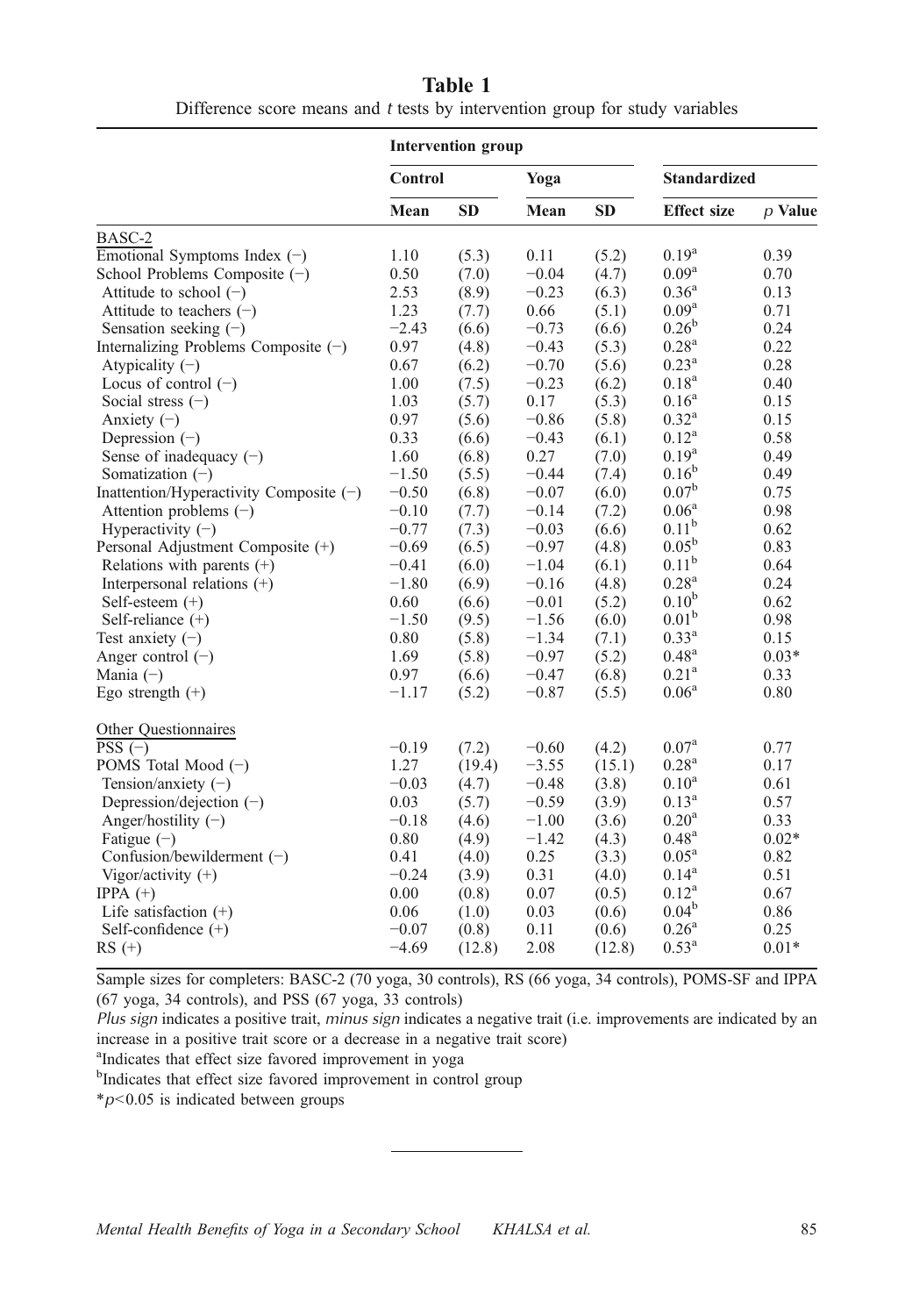<span id="page-6-0"></span>

Relative changes in Anger, Resilience, and Fatigue. Mean scores are plotted for yoga (solid bar) and control (open bar) groups at baseline and at the end of the program for the Anger Control subscale of the BASC-2, the Resilience Scale, and the Fatigue/Inertia subscale of the POMS-SF. Error bars represent standard errors of the mean

0.028), although the changes within groups were insignificant; the yoga group decreased from 48.6  $(SD=7.9)$  to 47.6  $(SD=7.6)$ ,  $(p=0.123)$ , whereas the control group increased from 49.2  $(SD=7.2)$ to 50.9 (SD=8.1),  $(p=0.132)$ . A statistically significant between-group difference over time was observed in the Fatigue/Inertia subscale of the POMS-SF  $(p=0.022)$ ; the yoga group showed a strong decrease in fatigue from 9.1 (SD=4.5) to 7.7 (SD=3.9),  $(p=0.009)$ , whereas the control group showed a statistically insignificant increase from 7.7 (SD=4.5) to 8.5 (SD=5.0),  $(p=0.344)$ . There were no statistically significant changes in other measures. The outcomes for all of the BASC-2 subscales are shown in Table [1](#page-5-0).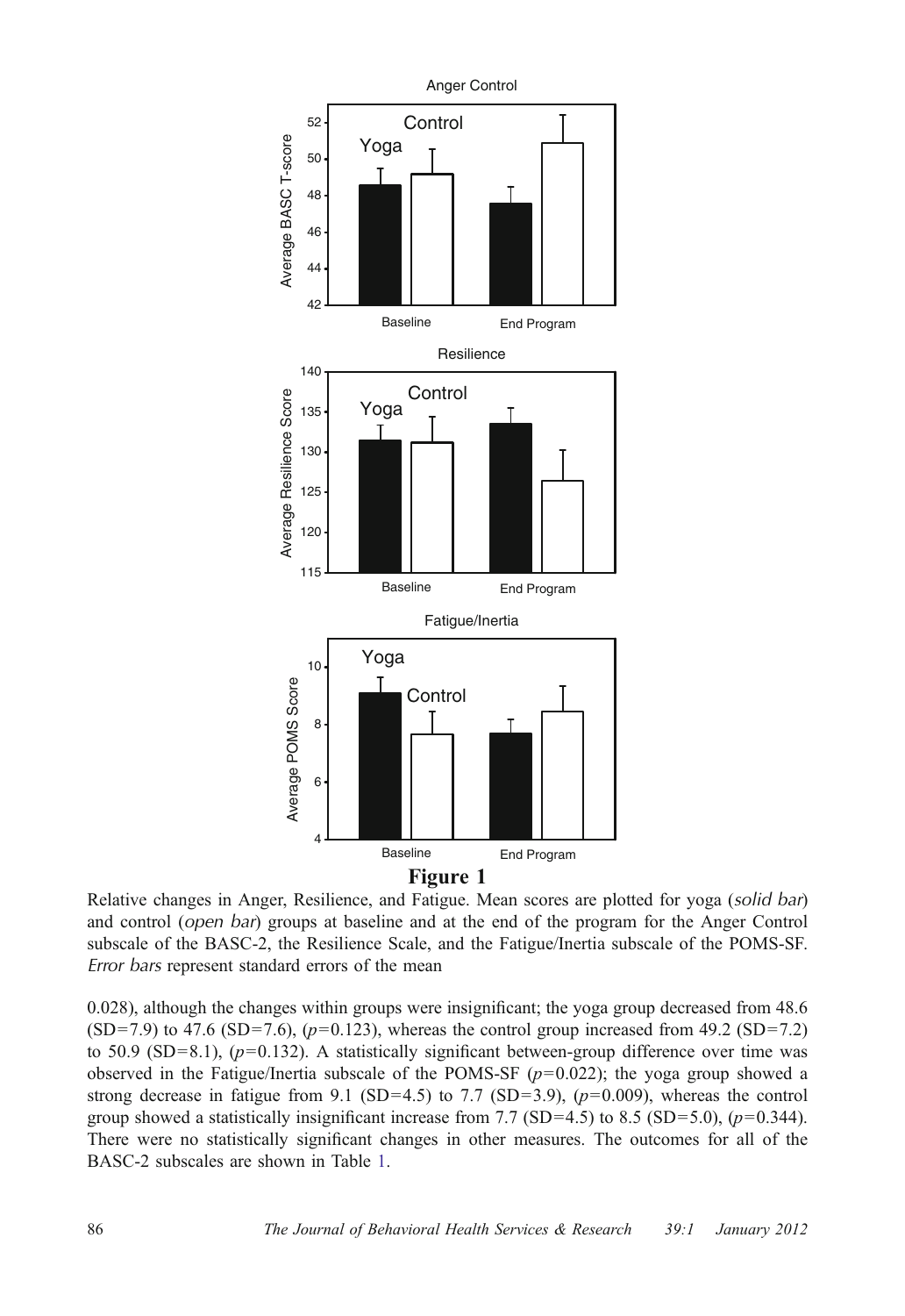#### Secondary analyses

Yoga session attendance data for students in the yoga intervention group showed significant positive correlations with the change in IPPA total score ( $r=0.25$ ,  $p=0.041$ ) and the change in IPPA Life Purpose and Satisfaction subscale score  $(r=0.26, p=0.035)$ . There was also a significant negative correlation between attendance and the change in Total Mood Disturbance Score on the POMS-SF  $(r=-0.31, p=0.012$ ; with a significant decrease in the subscale of Tension/Anxiety  $(r=$  $-0.25$ ,  $p=0.041$ ). A significant correlation was also observed between attendance and change in the BASC-2 subscale Attitude to School ( $r=-0.24$ ,  $p=0.046$ ). There were no significant gender differences in the amount of change in study variables.

General observations, anecdotes, and spontaneous student comments recorded by the yoga instructors included issues affected by yoga practice related to mental state and behavior. Students frequently commented on the relaxing effect of the yoga sessions and their learned ability to relax, such as: "…enjoyed being able to let go of everything, zone out and relax."; "…felt like the class was a relaxing prep for the rest of the day."; and "Savasana [supine deep relaxation] made me relax and calmed me down." Improvements in coping with stress were also commonly noted in comments such as: "…an opportunity to de-stress in the middle of the day and recollect myself…it gave me tools to use in everyday life, now I have techniques to de-stress myself on my own." General improvements in mood and positive affect were also commonly reported, as reflected in comments such as: "I could reflect on my day in a positive way. This class gave me more energy and made me more content."; "…helped me improve my posture. I've had feedback from friends and family that I'm more centered."; and "The challenging postures were positive for me, I liked pushing myself. I always felt more relaxed after the class." Some students remarked on improvements in sleep. Yoga instructors noted that many students made visible improvements in proper execution/alignment of the yoga postures and understanding of the yoga practices in general.

# **Discussion**

This study demonstrated that inclusion of a semester-long regular yoga intervention is feasible in a high school setting within the school curriculum. Out of 136 potential participants in the study, only five declined to participate for religious reasons, whereas most all other non-participants dropouts were due to schedule/class elective changes. Among students randomly assigned to the yoga intervention, attendance was high and similar to the school's typical physical education class attendance levels. This attendance and the generally positive qualitative feedback suggest that the yoga was perceived as an acceptable practice by both parents and students in this setting.

Although statistically significant differences between groups were found for only a few outcome measures, each of these favored the yoga group (Table [1](#page-5-0)). On most measures, findings suggested relatively small positive effects in the yoga group but marked declines in the control group, as illustrated in the BASC-2 Anger Control and Attitude to School subscales and the RS (Fig. [1](#page-6-0) and Table [1](#page-5-0)). One exception to this was the Fatigue/Inertia subscale in which there was a relatively strong improvement in the yoga group (Fig. [1\)](#page-6-0). Given that this study was conducted over a single fall semester and the post-program outcome measures were near the end of term, it is possible that the pattern of worsening in the controls was due the end-of-term exam stress.

Three constructs were identified with statistically significant improvements among yoga participants versus controls: Anger (BASC-2 Anger Control subscale), resilience (RS), and Fatigue/Inertia (POMS-SF). The beneficial effect on anger control (and a trend in the POMS-SF Anger/Hostility subscale) are consistent with the hypothesized improvements in emotional intelligence/stability (self-control, self-reflection/awareness, and flexibility in emotional response) for meditative interventions in adolescents  $16$ , with the few previous studies that have reported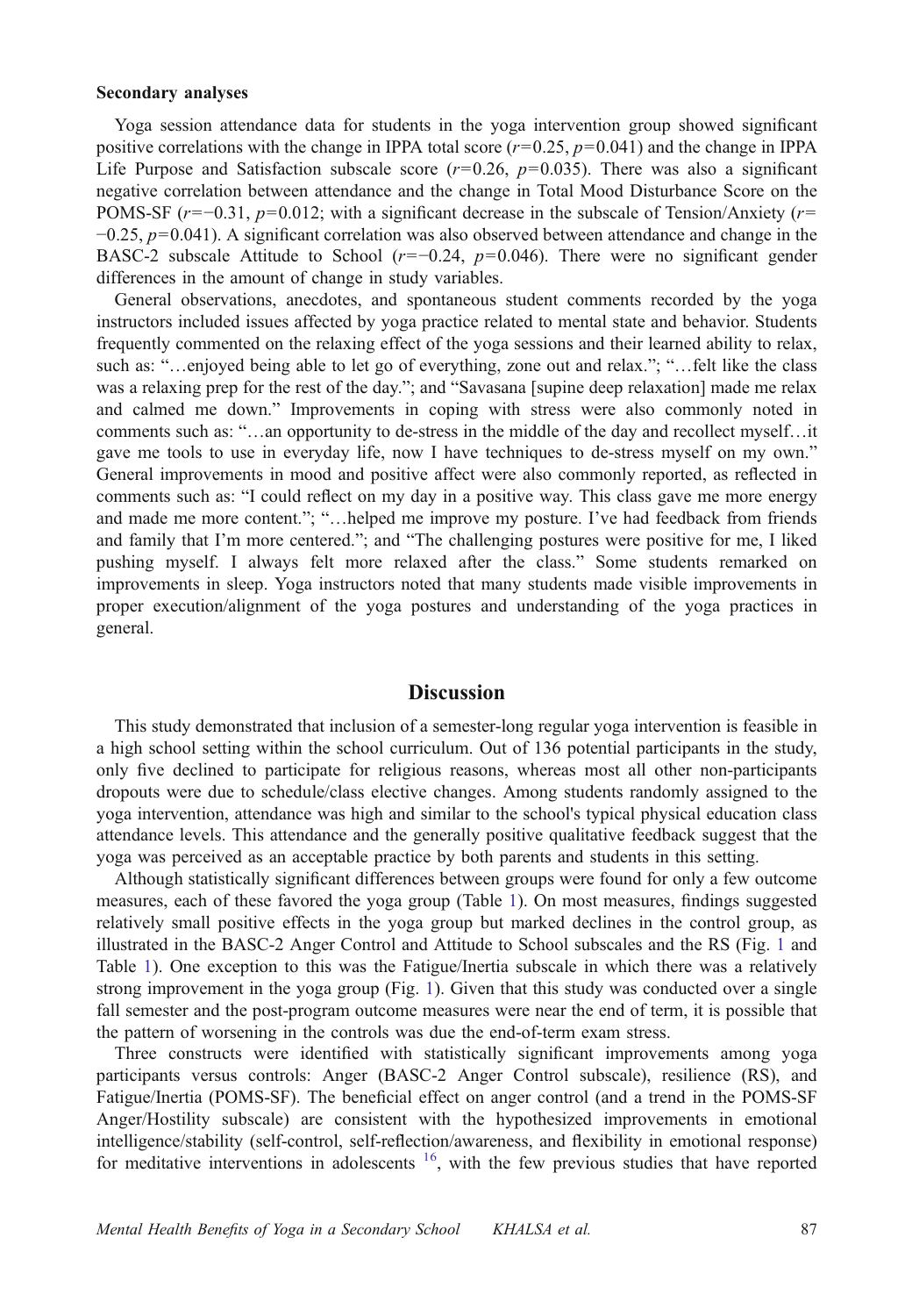improvements with meditation  $21$  or yoga  $25,27$ , and with reports of positive mood changes in most of the elementary school-based yoga studies  $^{23,24,26,28}$  $^{23,24,26,28}$  $^{23,24,26,28}$  $^{23,24,26,28}$  $^{23,24,26,28}$ . The maintenance in resilience by the yoga participants, as compared with the significant decrements in control subjects, suggest that yoga may promote the kind of equanimity and personal resources that are associated with successful coping with stress and adversity and a protective/preventive effect of yoga on mental health. This positive role of yoga for stress management has been demonstrated repeatedly in adult studies of yoga practice  $6.7$ , represents a major reason for participation in yoga practices  $35$ , and has also been reported in all of the elementary school-based studies  $23-28$  $23-28$  $23-28$ . Although it is plausible that improvements in fatigue/inertia are associated with yoga practice, it was somewhat surprising given the lack of statistically significant improvements of a number of other outcome measures that would have been more expected with a yoga intervention such as perceived stress, tension/anxiety, self-esteem, self-reliance, and somatization. One explanation could be the improvement in sleep anecdotally reported by beginning yoga students and also noted by some of the students in this study, which would improve daytime wakefulness and reduce sleepiness and fatigue  $36$ .

#### Study limitations

Only a few showed outright statistical significance or trends between groups. There are several possible methodological reasons for this. For instance, the BASC-2 is a clinical instrument designed for identifying psychopathology in adolescents. Given that the high school participating was a rural high school with a largely normative population, the BASC-2 may not be the best instrument to identify subtle improvements in psychological variables. Another limitation may be that the duration of the intervention was only one semester long and perhaps insufficient to yield more significant outcomes. Finally, it should be borne in mind that this study was actually a comparative evaluation between Yoga Ed sessions and regular physical education classes, which themselves have psychological and physical benefits that overlap those of yoga. A comparative study of a curriculum of both physical education and yoga sessions combined with a curriculum of only physical education classes may reveal a stronger improvement in the yoga outcomes. However, such a study protocol might require a reduction in the number of yoga sessions due to scheduling constraints, and it also may be difficult to implement in many schools.

Other study limitations were related to the exploratory nature of the investigation. The statistical analysis did not include adjustments for intention to treat or for multiple comparisons, so these results must be interpreted rather cautiously. In fact, at least two significant associations could be expected just by chance alone (type I errors), and any correction for multiple comparisons would render all of the results as not statistically significant. The strategies adopted to address these issues (i.e., comparing dropouts on baseline measures and limiting the number of tests conducted by using summary measures rather than all subscales) mitigate the limitations somewhat. In addition, subjects from each of the classes were pooled into yoga and control conditions. Although the effects of nesting in classes were tested, the small number of total classes limited a comprehensive investigation of a number of potentially important within-class factors such as the different instructors, time of day, specific curriculum differences, and any other characteristics shared by students in each class. Furthermore, the lack of blinding of subjects may have influenced the results with a positive expectation. There were also a number of irregularities in the study execution due to the constraints of incorporating the study into an ongoing curriculum. These included variable lengths of intervention, session frequency, duration of sessions, late acquisition of some outcome measures at end-treatment, and cancelled sessions.

The goal of this preliminary and exploratory study was to identify potential mental health characteristics that might be influenced by a yoga intervention; thus, while the above study limitations require caution in interpretation of results, a range of mental health constructs have been identified which may benefit from further study.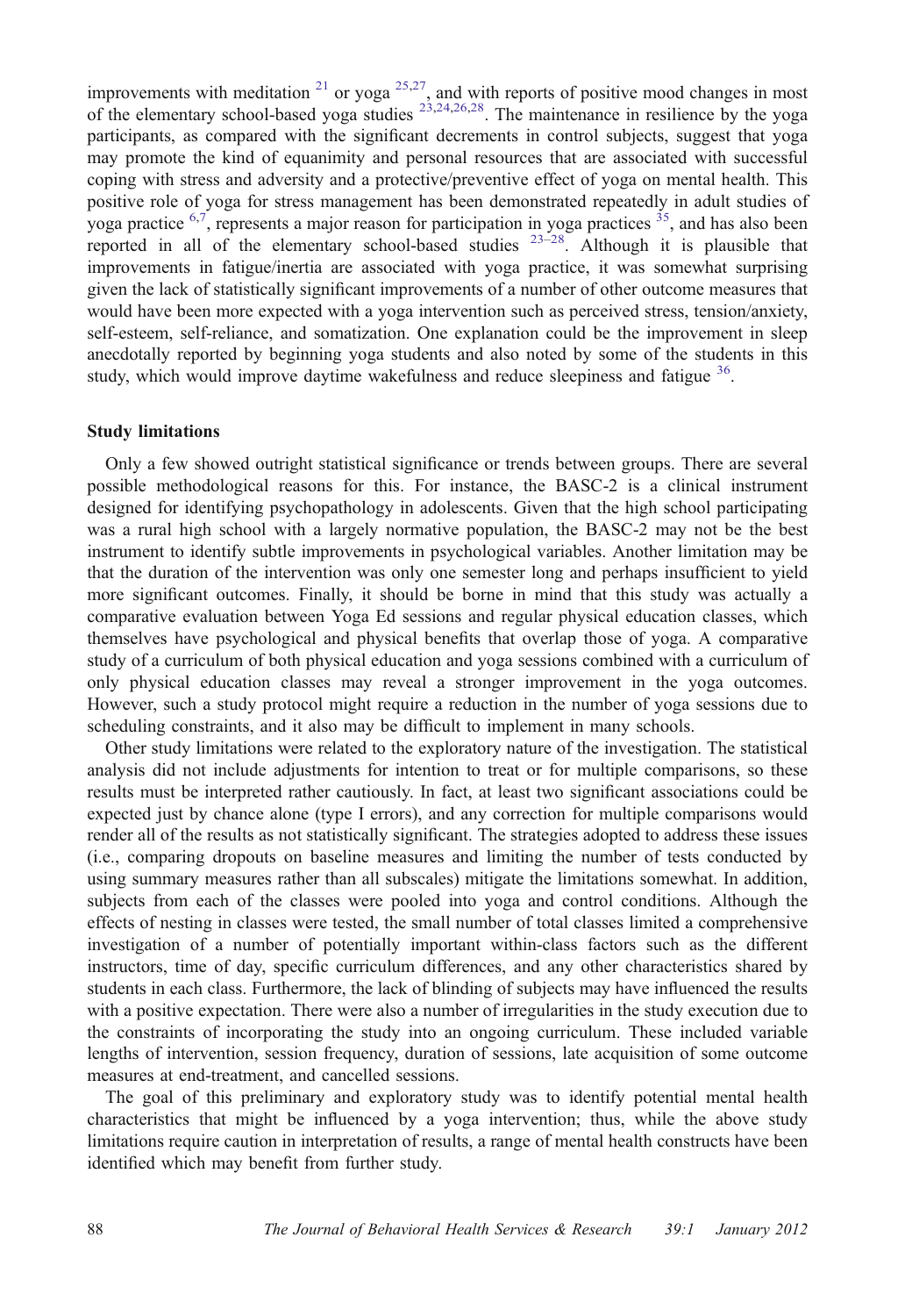## Implications for Behavioral Health

<span id="page-9-0"></span>The results of this study are particularly important and currently relevant given the association between psychosocial stressors and the risk of first incidence of mental health conditions in adolescents <sup>2</sup>  $2$ . If future studies of the delivery of a yoga intervention to adolescents in the secondary school setting detect improvements in stress-related measures, this may prove to be a useful preventive/protective practice for mental health in adolescents. This is especially noteworthy given the lack of existing school resources dedicated to stress management and resilience enhancement. Further studies of yoga interventions in urban public schools with a variety of outcome measures and longer treatment protocols would fulfill a stated need to preventively treat what are initially mild child–adolescent disorders<sup>3</sup>.

## Acknowledgments

This work was supported by a gift from Steve Glick and additional funding from the Kripalu Center for Yoga and Health. We thank Monument Mountain Regional High School faculty and staff Maeve Hitzenbuhler, Andrew Luke Bloom, Michelle Campbell, Mike Powell, Sean Flynn, and Becky Campetti for their facilitation of the study and the student body for their participation. Technical research assistance/study coordination was provided by Torrey Baldwin, Tosca Braun, Jessica Frey, and Janna Delgado, and yoga instruction was by Janna Delgado, Iona Brigham, Jane Rosen, Talitha Eustice, Connie Wilson, Karen Arp-Sandel, and Karlee Fain. We thank Angela Wilson, Vandita Marchesiello, Barbara Bonner, Kelly Baxter Spitz, and Carolyn Butler from the Kripalu Center for Yoga and Health for administrative assistance. S. Khalsa and D. Cohen have received consultant fees from the Kripalu Center for Yoga and Health. S. Cope is the director of the Institute for Extraordinary Living and on the paid staff of the Kripalu Center for Yoga and Health.

# References

- 1. Suldo SM, Shaunessy E, Hardesty R. Relationships among Stress, Coping, and Mental Health in High-Achieving High School Students. Psychology in the Schools. 2008;45:273–290.
- 2. Roberts RE, Roberts CR, Chan W. One-Year Incidence of Psychiatric Disorders and Associated Risk Factors among Adolescents in the Community. Journal of Child Psychology and Psychiatry and Allied Disciplines. 2009;50:405–415.
- 3. Kessler RC, Wang PS. The Descriptive Epidemiology of Commonly Occurring Mental Disorders in the United States. Annual Review of Public Health. 2008;29:115–129.
- 4. Kraag G, Zeegers MP, Kok G, et al. School Programs Targeting Stress Management in Children and Adolescents: A Meta-Analysis. Journal of School Psychology. 2006;44:449–472.
- 5. Hampel P, Meier M, Kummel U. School-Based Stress Management Training for Adolescents: Longitudinal Results from an Experimental Study. Journal of Youth and Adolescence. 2008;37:1009–1024.
- 6. Michalsen A, Grossman P, Acil A et al. Rapid Stress Reduction and Anxiolysis among Distressed Women as a Consequence of a Three-Month Intensive Yoga Program. Medical Science Monitor. 2005;11:CR555-CR561.
- 7. Granath J, Ingvarsson S, von Thiele U, et al. Stress Management: A Randomized Study of Cognitive Behavioural Therapy and Yoga. Cognitive Behavioural Therapy. 2006;35:3–10.
- 8. Khalsa SB, Cope S. Effects of a Yoga Lifestyle Intervention on Performance-Related Characteristics of Musicians: A Preliminary Study. Medical Science Monitor. 2006;12:CR325-CR331.
- 9. Khalsa SBS. Yoga as a Therapeutic Intervention: A Bibliometric Analysis of Published Research Studies. Indian Journal of Physiology and Pharmacology. 2004;48:269–285.
- 10. White LS. Yoga for Children. Pediatric Nursing. 2009;35:277–83, 295.
- 11. Birdee GS, Yeh GY, Wayne PM, et al. Clinical Applications of Yoga for the Pediatric Population: A Systematic Review. Academic Pediatrics. 2009;9:212–220.
- 12. Galantino ML, Galbavy R, Quinn L. Therapeutic Effects of Yoga for Children: A Systematic Review of the Literature. Pediatric Physical Therapy. 2008;20:66–80.
- 13. Angus SF. Three Approaches to Stress Management for Children. Elementary School Guidance and Counseling. 1989;23:228-233.
- 14. Saltzman A, Goldin P. Mindfulness-based Stress Reduction for School-Age Children. In: Greco LA, Hayes SC, Greco LA, Hayes SC, eds. Acceptance and mindfulness treatments for children and adolescents: A practitioner's guide. Oakland, CA US: New Harbinger Publications; 2008;139–161.
- 15. Jennings PA. Contemplative Education and Youth Development. New Directions for Youth Development. 2008;101–5, 9.
- 16. Thompson M, Gauntlett-Gilbert J. Mindfulness with Children and Adolescents: Effective Clinical Application. Clinical Child Psychology and Psychiatry. 2008;13:395–407.